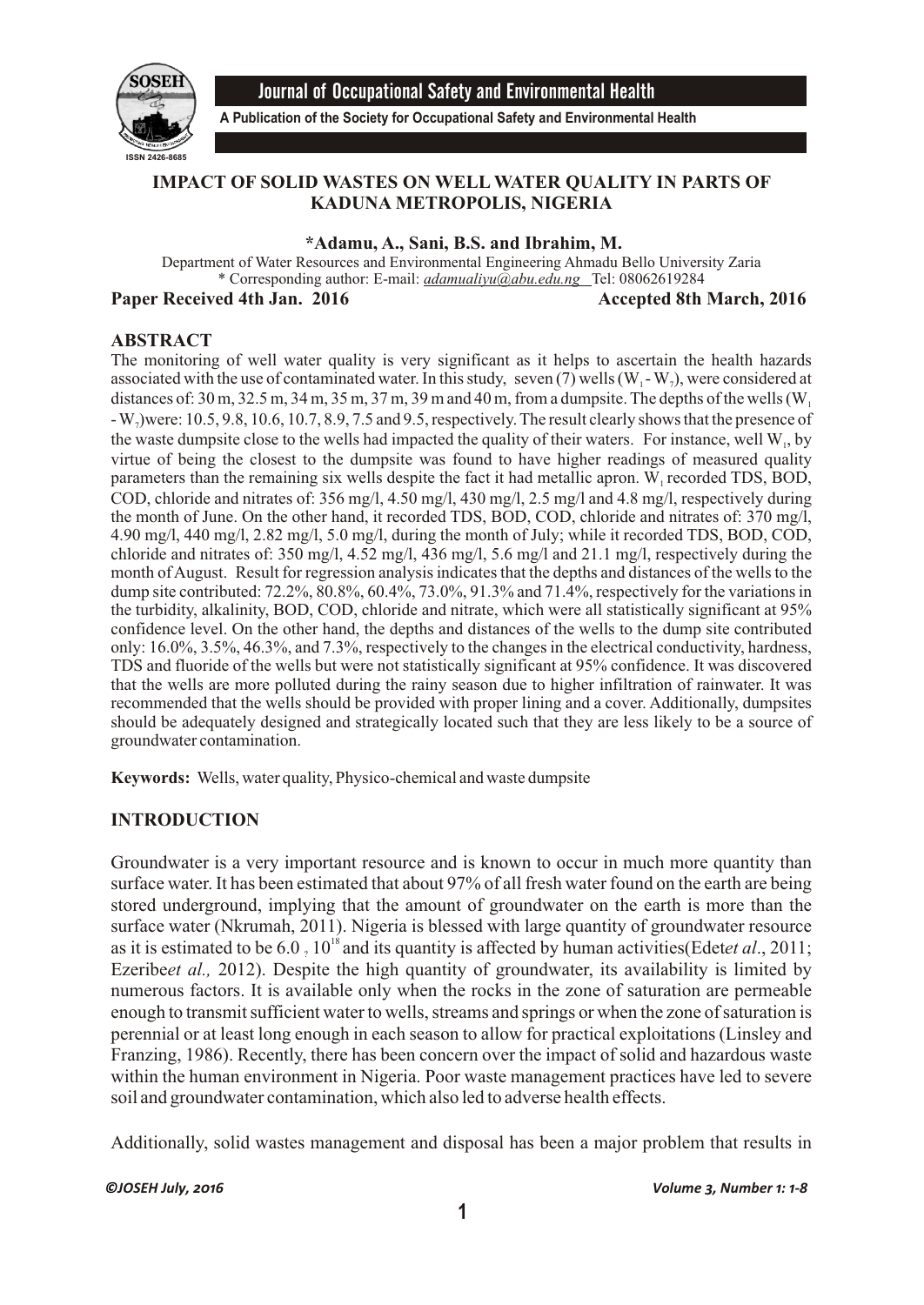environmental degradation and groundwater contamination. Depending on their source of origin, solid wastes could be industrial, commercial, or domestic in nature (Oladipo, 1999). However, if any waste manifest hazardous characteristics, it is considered as hazardous waste (Weddle and Klein, 1989). In some cases, less than half of the wastes generated in urban areas are collected by municipal authorities entrusted with their disposal (Okpala, 1997). In the management of solid wastes, it is quite important that the final disposal is done with much caution i.e. it should be ensured that the dumpsites do not serve as a source of groundwater contamination due to leaching of pollutants from the site. Serious groundwater quality concerns will be raised wherever dumpsites are constructed and managed arbitrarily. Water quality describes the physical, chemical and biological characteristics of water usually, with respect to its suitability for serving a particular purpose (Adamu, 2008) and contamination of ground water can occur from both above and below the surface (Adamu, 2008; Swistock, *et al.,* 2009; Ojo*et al.,* 2012). It is therefore important that the quality of drinking water be assessed so that pollution and contamination are identified and eliminated (Mara, 1976).

The main objective of this paper is to assess the impact of solid waste dumpsite on the quality of some well waters that are used for domestic purposes in some parts of Kaduna metropolis, Kaduna State.

# **MATERIALS AND METHODS**

#### **Study Area**

Asikolaye area is part of Kaduna City and it is located in the Kaduna North Local Government Area of Kaduna State (Fig. 1). Its approximate coordinates are 10°31'12.2"N, 7°24'17.3"E. According to the residents of the Area, the solid waste dumpsite has been in existence for more than 15 years. It is majorly used for the disposal of solid wastes of all kinds generated from domestic households.. During reconnaissance survey, it was realized that irrigation farming is also being practiced at an area very close to the dumpsites.



**Fig. 1: A Map Showing the Study Area Sample Collection Sites**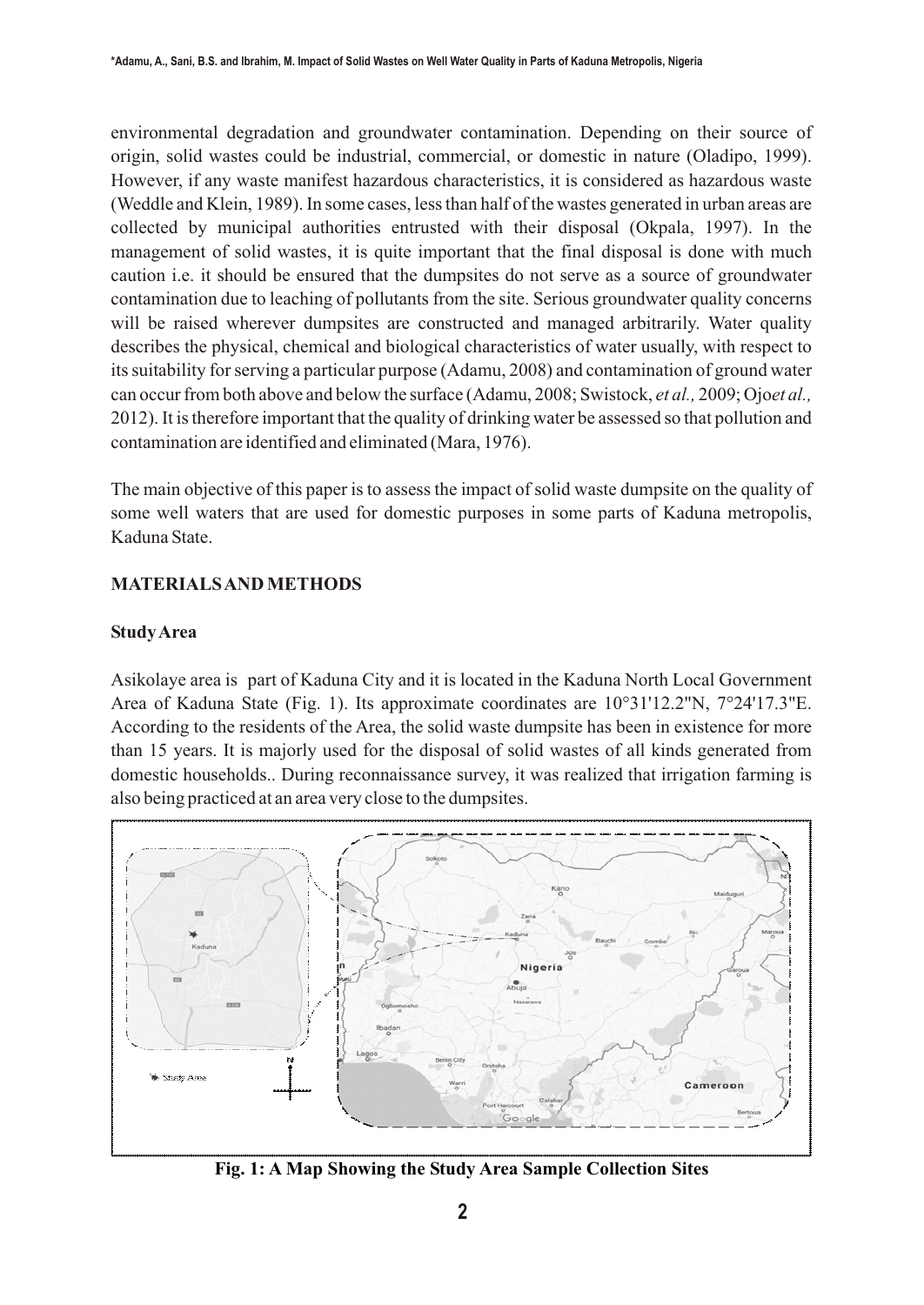Samples of the well water were collected from seven (7) hand-dug wells at various distances to the dumpsite. The seven wells were designated as:  $W_1, W_2, W_3, W_4, W_5, W_6$ , and  $W_7$ . The distances of the wells from the dump site range from 30-40m; while their depths range from 7.5-10.7m as shown in Table 1. However, all the wells had metallic apron except  $W<sub>4</sub>$ . The samples were collected in cleaned bottles as described in (Debnath, 1998). Sampling was conducted once in each of the three months considered (June, July and August) and the physico-chemical analysis were carried out on the samples using standard methods (APHA, 1999) in the Environmental Health Laboratory of the Department of Water Resources and Environmental Engineering, Ahmadu Bello University, Zaria. The statistical analysis was carried out using Statistical Package for Social Sciences (SPSS) version 17.0.

| <b>Wells</b>    |      | W <sub>2</sub> | W,   | $\mathbf{W}_4$ |      | $W_6$   | W7   |
|-----------------|------|----------------|------|----------------|------|---------|------|
| Distances $(m)$ | 30.0 | 22 S<br>ں ۔ ب  | 34.0 | 35.0           | 37.0 | 39.0    | 40.0 |
| Depths $(m)$    | 10.5 | 9.8            | 0.6  | 10.7           |      | $\cdot$ | ر .  |

The Table 2 shows the parameters measured, the apparatus and the reagent used in the analysis of the well water samples (Adamu*et al.,* 2014; Nuhu, 2014).

| Parameter                  | <b>Reagents</b>                                                                 | <b>Glass Ware/Apparatus</b>                            |
|----------------------------|---------------------------------------------------------------------------------|--------------------------------------------------------|
| Electrical<br>Conductivity |                                                                                 | Conductivity meter (MC-1, Mark<br>V)                   |
| (EC)                       |                                                                                 |                                                        |
| Turbidity                  |                                                                                 | Turbidimeter (2100N, HACH)                             |
|                            |                                                                                 | Lovilibond comparator (DB 410)                         |
| Colour                     |                                                                                 | Thermometer                                            |
| Temperature                |                                                                                 |                                                        |
|                            |                                                                                 | pH Meter (pHS -25) with electrode                      |
|                            |                                                                                 | component, conical flask, beaker,                      |
| pH                         | <b>Buffer solutions</b>                                                         | measuring cylinder<br>Burette, pipette, conical flask, |
|                            | Eriochrome black indicator, ethylene                                            | measuring cylinder,<br>retort stand,                   |
| Hardness                   | tetra-acetic acid, buffer solution                                              | wash bottle                                            |
|                            | Phenolphthalein indicator,                                                      | Burette, pipette, conical flask,                       |
| Alkalinity                 | Tetraoxosulphate (vi) acid $(H_2SO_4)$ ,<br>methyl orange indicator             | measuring cylinder, retort stand                       |
| <b>Total Dissolved</b>     |                                                                                 | Petri dish, water bath, oven,                          |
| Solids (TDS)               |                                                                                 | chemical weighing balance,                             |
|                            |                                                                                 | measuring cylinder, conical flask,                     |
|                            |                                                                                 | filter paper                                           |
| Biochemical                | Manganese sulphate solution, starch                                             | Flask, BOD bottle, retort stand,                       |
| Oxygen Demand              | solution indicator, sodium thiosulphate,                                        | incubator                                              |
| (BOD)<br>Chemical Oxygen   | concentrated tetraoxosulphate (vi) acid<br>Standard potassium dichromate value, | Refluxing bottles with glass bed,                      |
| Demand (COD)               | concentrated Tetraoxosulphate (vi)                                              | refluxing machine                                      |
|                            | acid, ferrous ammonium sulphate,                                                |                                                        |
|                            | ferroin indicator                                                               |                                                        |
|                            |                                                                                 | Multi-Parameter digital meter (HI                      |
| Nitrate                    |                                                                                 | 83200, HANNA)                                          |
|                            | Silver nitrate solution, potassium                                              | Conical flask (250ml), burette,                        |
| Chloride                   | dichromate indicator,                                                           | pipette, retort stand,                                 |

**Table 2: Parameters, Reagent and Glassware/ Apparatus used**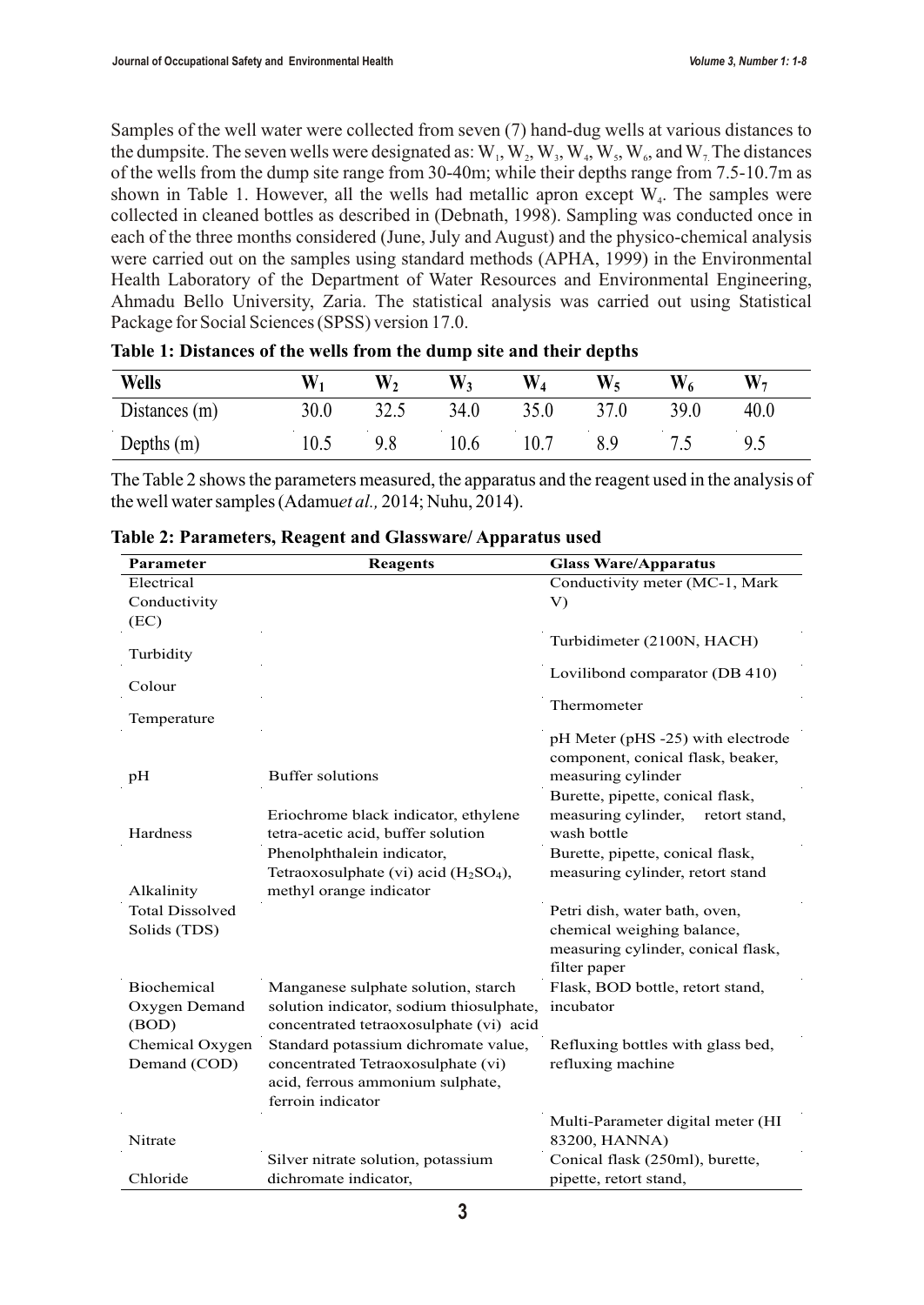## **RESULTS AND DISCUSSION**

The result of the physico-chemical analysis for samples obtained in the month of June is shown in Table 3. The results showed that  $W_1$  has the highest turbidity, TDS, BOD, COD, chloride and nitrates of values of: 7.66 NTU, 356 mg/l, 4.50 mg/l, 430 mg/l, 2.5 mg/l and 4.8 mg/l, respectively. This could be due to the fact that the  $W<sub>1</sub>$  is closer to the dumping site than the remaining wells. The presence of the dump site close to the well can lead to the infiltration of both organic and inorganic pollutants into the well thereby interfering negatively with the quality of well water. This result implied as expected that the closer the well to the dumpsite, the higher the pollution of the well. It is important to note that  $W_4$  has higher TDS value (360mg/l) than  $W_1$  It could be due to the fact that  $W<sub>4</sub>$  has no apron which could reduce the passage of pollutants into the well. It can also be observed that the W<sub>1</sub> has the highest pH value of 7.66 and there was successive decrease in pH from  $W_1$  to  $W_2$ . The pH determines the corrosiveness of water when it is transmitted through a pipe as well the chemical reactions in water (Ciroma, 2002; Peavy, *et al,* 1985).

| No  | <b>Parameter</b>                        | <b>WHO</b>               | $\mathbf{W}_{1}$ | W,                                 | $\mathbf{W}_{\text{s}}$ | $\mathbf{W}_4$ | $\mathbf{W}_{\mathbf{s}}$ | $\mathbf{W}_{\epsilon}$ | $\mathbf{W}_{7}$ |
|-----|-----------------------------------------|--------------------------|------------------|------------------------------------|-------------------------|----------------|---------------------------|-------------------------|------------------|
| 1.  | pH                                      | $6.5 - 8.5$              | 7.66             | 7.52                               | 7.44                    | 7.41           | 7.33                      | 7.28                    | 7.28             |
| 2.  | Temperature $(^{\circ}C)$               | $5 - 50$                 | 26               | 26                                 | 26                      | 26             | 26                        | 26                      | 26               |
| 3.  | Electrical conductivity<br>$(\mu s/cm)$ | $1.2 - 14$               | 630              | 580                                | 580                     | 680            | 590                       | 640                     | 640              |
| 4.  | Turbidity (NTU)                         | $5 - 25$                 | 7.96             | 7.83                               | 5.15                    | 5.10           | 2.16                      | 2.05                    | 2.00             |
| 5.  | Alkalinity (mg/l)                       | 100-500                  | 12.00            | 13.00 6.00                         |                         | 9.00           | 7.00                      | 12.00 8.00              |                  |
| 6.  | Hardness (mg/l)                         | 100-500                  | 797.96           | 808.06 777.76 747.46 656.55 787.86 |                         |                |                           |                         | 808.06           |
| 7.  | 7. TDS (mg/l)                           | 500                      | 356              | 337                                | 340                     | 360            | 333                       | 347                     | 334              |
| 8.  | 8.BOD <sub>5</sub> (mg/l)               | $\leq$ 3                 | 4.50             | 3.30                               | 0.20                    | 2.40           | 0.30                      | 1.5                     | 2.00             |
| 9.  | $\text{COD}(\text{mg/l})$               | $\overline{\phantom{a}}$ | 430              | 350                                | 190                     | 160            | 330                       | 230                     | 250              |
| 10. | Colour (units)                          | 5.0                      | 5.00             | 5.00                               | 5.00                    | 5.00           | 5.00                      | 5.00                    | 5.00             |
| 11. | Chloride (mg/l)                         | 200                      | 2.45             | 2.35                               | 2.20                    | 2.30           | 2.25                      | 2.15                    | 2.25             |
| 12. | Nitrate $(mg/l)$                        | 10                       | 4.8              | 2.3                                | 2.1                     | 1.3            | 1.2                       | 2.0                     | 1.6              |
| 13. | Fluoride (mg/l)                         | $0.75 - 1$               | 0.27             | 0.24                               | 0.20                    | 0.10           | 0.14                      | 0.23                    | 0.26             |

**Table 3: Results of the Physico- hemical Analysis of the wells water for the month of June** 

The result of the physico-chemical analysis for samples obtained in the month of July is shown in Table 4. The results revealed that W has the highest values of TDS, BOD, COD, chloride, nitrates and alkalinity of: 370 mg/l, 4.90 mg/l, 440 mg/l, 2.82 mg/l, 5.0 mg/l and 19.0 mg/l, respectively. The values obtained in July were higher than those obtained in the month June because of the likely influence of(Gabriel, 2014). This influences the infiltration as well as leaching of pollutants from the dumpsite. Additionally, the presence of the dump site close to  $W_1$  has affected its water quality as judged according to the results for BOD and nitrate. Both readings are higher than the permissible limit given by WHO (2005). Higher readings for BOD and nitrate suggest the presence of organic matter contaminants in the water. For these parameters, the results suggest that the level of pollution of a well is a function of its distance from the dumpsite. Hence, the closer a well is to the dumpsite the higher the pollution of its water. Water samples from  $W_1$ showed highest readings for most parameters measured, including chloride. Although results for chloride are generally below the permissible given by WHO (2005), this indicates possible contamination with sewage. Chlorides are responsible for brackish taste in water and are an indication of sewage pollution due to chloride content of urine (Tebbutt, 1998; Adamu*et al.*2015).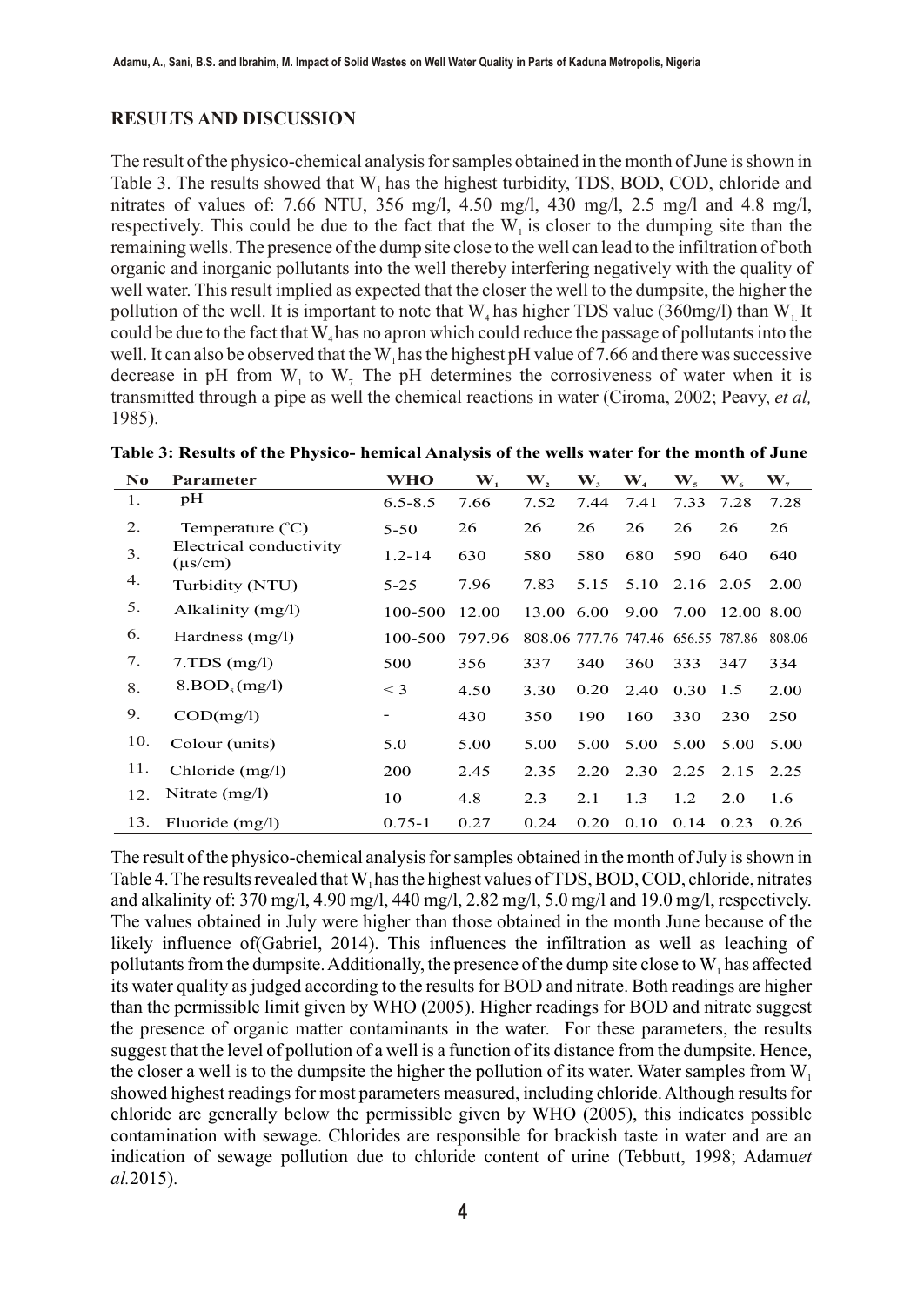| N <sub>0</sub> | <b>Parameter</b>                     | <b>WHO</b>  | $\mathbf{W}_{1}$ | W,                                        | $\mathbf{W}_{\mathbf{3}}$ | $\mathbf{W}_4$ | $\mathbf{W}_{\mathbf{s}}$ | $\mathbf{W}_{\epsilon}$ | $\mathbf{W}_{\tau}$                 |
|----------------|--------------------------------------|-------------|------------------|-------------------------------------------|---------------------------|----------------|---------------------------|-------------------------|-------------------------------------|
| 1.             | pH6.                                 | $5 - 8.5$   | 7.70             | 7.60                                      | 7.40                      | 7.31           | 7.42                      | 7.38                    | 7.30                                |
| 2.             | Temperature $(^{\circ}C)$            | $5 - 50$    | 25.5             | 25.5                                      |                           | 25.5 25.5 25.5 |                           | 25.5                    | 25.5                                |
| 3.             | Electrical conductivity $(\mu s/cm)$ | 1.214       | 690              | 610                                       | 610                       | 670            | 620                       | 700                     | 590                                 |
| 4.             | Turbidity (NTU)                      | $5 - 25$    | 7.80             | 7.90                                      | 5.94                      | 5.43           | 3.30 3.10                 |                         | 2.12                                |
| 5.             | Alkalinity (mg/l)                    | $100 - 500$ | 19.0             |                                           |                           |                |                           |                         | 17.00 13.00 11.00 14.00 16.00 10.00 |
| 6.             | Hardness (mg/l)                      | 100-500     | 881.27           | 899.80 790.81 670.12 810.80 798.10 910.20 |                           |                |                           |                         |                                     |
| 7.             | $TDS$ (mg/l)                         | 500         | 370              | 361                                       | 360                       | 361            | 345                       | 350                     | 344                                 |
| 8.             | BOD <sub>5</sub> (mg/l)              | $\leq$ 3    | 4.90             | 3.35                                      | 2.90                      | 1.90           | 0.60                      | 3.00                    | 0.30                                |
| 9.             | $\text{COD}(\text{mg/l})$            | -           | 440              | 340                                       | 190                       | 170            | 350                       | 220                     | 260                                 |
| 10.            | Colour (units)                       | 5.0         | 5.0              | 5.0                                       | 5.0                       | 5.0            | 5.0                       | 5.0                     | 5.0                                 |
| 11.            | Chloride $(mg/l)$                    | 200         | 2.82             | 2.45                                      | 2.72                      | 2.30           | 2.39                      | 2.52                    | 2.31                                |
| 12.            | Nitrate $(mg/l)$                     | 10          | 5.00             | 2.40                                      | 2.00                      | 1.21           |                           | 1.28 2.30               | 1.72                                |
| 13.            | Fluoride $(mg/l)$                    | $0.75 - 1$  | 0.11             | 0.26                                      | 0.22                      |                | 0.31 0.19                 | 0.21                    | 0.29                                |

**Table 4: Results of the Physico-chemical Analysis of the wells water for the month of July**

The results of the physico-chemical analysis for samples obtained in the month of August are shown in Table 5. The results as expected showed that  $W<sub>1</sub>$  has the highest values of Turbidity, TDS, BOD, COD, chloride and nitrates of: 11.97NTU, 350 mg/l, 4.52 mg/l, 436mg/l, 5.6 mg/l and 21.1 mg/l, respectively. However, the  $W_4$  recorded the highest electrical conductivity value (690  $\mu$ s/cm) than  $W_1$  despite the fact that  $W_1$  is closer to the dumpsite which could be due to fact the  $W<sub>a</sub>$  has no apron. The nitrate and chloride values obtained in August are higher than the ones obtained in July. This could be due the fact that rainfall is more pronounced in the month of August than July (Gabriel, 2014) in the area, which plays role in influencing the infiltration of contaminants into the ground water.

| Table 5: Results of the Physico-chemical Analysis of the wells water for the month of |  |  |
|---------------------------------------------------------------------------------------|--|--|
| <b>August</b>                                                                         |  |  |

| No. | <b>Parameter</b>                     | WHO                      | $\mathbf{W}_{1}$ | $\mathbf{W}_{\mathbf{2}}$ | $\mathbf{W}_{3}$ | $\mathbf{W}_4$              | $\mathbf{W}_5$ | $\mathbf{W}_{6}$ | $\mathbf{W}_{7}$ |
|-----|--------------------------------------|--------------------------|------------------|---------------------------|------------------|-----------------------------|----------------|------------------|------------------|
| 1.  | pH6.                                 | $6.8 - 8.5$              | 7.68             | 7.62                      | 7.49             | 7.50                        | 7.32           | 7.30             | 7.29             |
| 2.  | Temperature $(^{\circ}C)$            | $5-50^{\circ}$ C         | 26               | 26                        | 26               | 26                          | 26             | 26               | 26               |
| 3.  | Electrical conductivity $(\mu s/cm)$ | 1.214                    | 660              | 600                       | 590              | 690                         | 600            | 640              | 650              |
| 4.  | Turbidity (NTU)                      | $5 - 25$                 | 11.97            | 10.85                     | 9.10             | 8.96                        | 6.26           | 5.20             | 4.30             |
| 5.  | Alkalinity (mg/l)                    | 100-500                  | 12.01            | 3.00                      |                  | 9.00 11.00 7.00             |                | 8.00             | 11.00            |
| 6.  | Hardness $(mg/l)$                    | 100-500                  | 798.99           | 809.07                    |                  | 778.80 750.96 799.96 788.87 |                |                  | 808.72           |
| 7.  | $TDS$ (mg/l)                         | 500                      | 350              | 346                       | 340              | 360                         | 333            | 324              | 342              |
| 8.  | BOD <sub>5</sub> (mg/l)              | $<$ 3                    | 4.52             | 3.34                      | 3.20             | 3.10                        | 2.40           | 2.42             | 2.10             |
| 9.  | COD(mg/l)                            | $\overline{\phantom{a}}$ | 436              | 353                       | 335              | 302                         | 236            | 190              | 160              |
| 10. | Colour (units)                       | 5.0                      | 5.0              | 5.0                       | 5.0              | 5.0                         | 5.0            | 5.0              | 5.0              |
| 11. | Chloride $(mg/l)$                    | 200                      | 5.60             | 4.50                      | 4.40             |                             | 4.35 3.26      | 3.20             | 2.10             |
| 12. | Nitrate $(mg/l)$                     | 10                       | 21.1             |                           |                  | 14.32 12.62 11.30 9.3       |                | 8.8              | 7.1              |
| 13. | Fluoride (mg/l)                      | $0.75 - 1$               | 0.32             | 0.29                      | 0.26             | $0.25$ 0.23                 |                | 0.21             | 0.20             |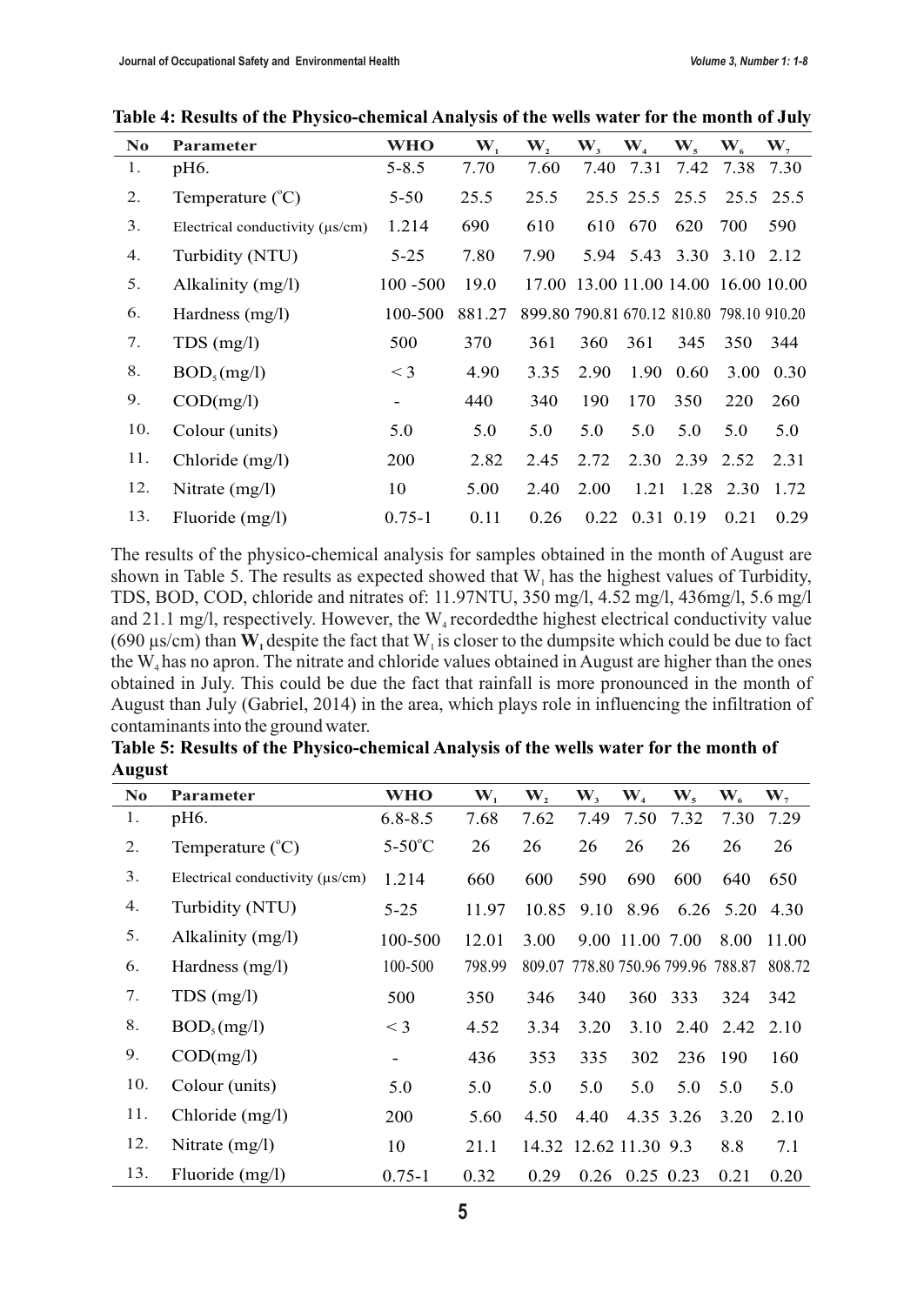The mean values of the physico-chemical parameters for the three months (June, July and August) are shown in Table 6. The average value of each parameter was subjected regression analysis to determine whether the variations in qualities of the well waters are influenced by both the depth of the wells and their distances to the dumpsite. The Table showed that pH range from (7.29-7.68); while EC range from (593-693 µs/cm), Turbidity (2.04-9.24 NTU), Alkalinity (6.97-14.3 mg/l), Hardness (722.7-842.3 mg/l), Total dissolved solids (337.0-360.3 mg/l), BOD (1.10-4.64 mg/l), COD (210.6-435.3 mg/l), Chloride (2.22-3.62 mg/l), Nitrate (3.5-10.3 mg/l) and Fluoride (0.19-0.26 mg/l).

|                | month of June, July and August |                |                  |       |                  |       |           |                           |
|----------------|--------------------------------|----------------|------------------|-------|------------------|-------|-----------|---------------------------|
| N <sub>0</sub> | <b>Parameter</b>               | $\mathbf{W}_1$ | $\mathbf{W_{2}}$ | $W_3$ | $\mathbf{W_{4}}$ | $W_5$ | $\rm W_6$ | $\mathbf{W}_{\mathbf{7}}$ |
|                | pH                             | 7.68           | 7.58             | 7.44  | 7.41             | 7.36  | 7.32      | 7.29                      |
|                | Temperature $(^0C)$            | 26             | 26               | 26    | 26               | 26    | 26        | 26                        |
| 3.             | Electrical conductivity (s/cm) | 660            | 697              | 593   | 680              | 603   | 660       | 627                       |
| 4.             | Turbidity (NTU)                | 9.24           | 8.86             | 6.73  | 6.50             | 7.72  | 3.45      | 2.04                      |
|                | Alkalinity (mg/l)              | 14.3           | 14.3             | 9.3   | 10.3             | 9.33  | 12.0      | 6.97                      |
| 6.             | Hardness (mg/l)                | 826.1          | 839.0            | 825.6 | 722.7            | 755.8 | 791.6     | 842.3                     |
| 7.             | $TDS$ (mg/l)                   | 358.7          | 348.0            | 346.7 | 360.3            | 337.0 | 340.3     | 340.0                     |
| 8.             | $BOD_5$ (mg/l)                 | 4.64           | 3.33             | 2.10  | 2.47             | 1.10  | 2.31      | 1.47                      |
| 9.             | $COD$ (mg/l)                   | 435.3          | 347.7            | 238.3 | 210.6            | 305.3 | 313.3     | 223.3                     |
| 10.            | Colour (units)                 | 5.0            | 5.0              | 5.0   | 5.0              | 5.0   | 5.0       | 5.0                       |

**Table 6: Results of the average Physico-chemical analysis of the wells water for the month of June, July and August**

|              | Table 7: Regression Analysis on Physico-chemical parameters with distances and depths |  |
|--------------|---------------------------------------------------------------------------------------|--|
| of the wells |                                                                                       |  |

Chloride (mg/l) 3.62 3.1 3.1 2.98 2.60 2.62 Nitrate (mg/l) 10.3 6.3 5.6 4.6 3.9 4.4

2.22 3.5 0.25

13. Fluoride (mg/l) 0.23 0.26 0.23 0.22 0.19 0.22

11. 12.

| Model number | Dependant  | Independent     | Coefficient of | Standard error of |
|--------------|------------|-----------------|----------------|-------------------|
|              | variables  | variables       | Determination  | the estimate      |
|              |            |                 | $(R^2)$        |                   |
|              | Turbidity  | Distance, depth | 0.722          | 1.422             |
|              | Alkalinity | Distance, depth | 0.816          | 1.177             |
|              | pH         | Distance, depth | 0.925          | 0.039             |
| 4            | <b>BOD</b> | Distance, depth | 0.602          | 0.749             |
|              | <b>COD</b> | Distance, depth | 0.730          | 41.527            |
| 6            | Chloride   | Distance, depth | 0.913          | 1.336             |
|              | Nitrate    | Distance, depth | 0.714          | 1.239             |
| 8            | EC         | Distance, depth | 0.160          | 43.887            |
| 9            | Hardness   | Distance, depth | 0.035          | 55.323            |
| 10           | <b>TDS</b> | Distance, depth | 0.463          | 6.746             |
| 11           | Fluoride   | Distance, depth | 0.073          | 0.027             |

The regression analysis results showed that 92.5% of the variations in the pH of the wells were contributed by the depths and distances of the wells from the dump site which was statistically significant at 95% confidence level. However, depths and distances of the wells from the dump site contributed: 72.2%, 80.8%, 60.4%, 73.0%, 91.3% and 71.4%, respectively for the variations in the turbidity, alkalinity, BOD, COD, chloride and nitrate, which were all statistically significant at 95% confidence level. On the other hand, the depths and distances of the wells from the dump site contributed only: 16.0%, 3.5%, 46.3%, and 7.3%, respectively to the changes in the EC, hardness, TDS and fluoride of the wells but were not statistically significant at 95% confidence level because the computed F- value was less than the critical value.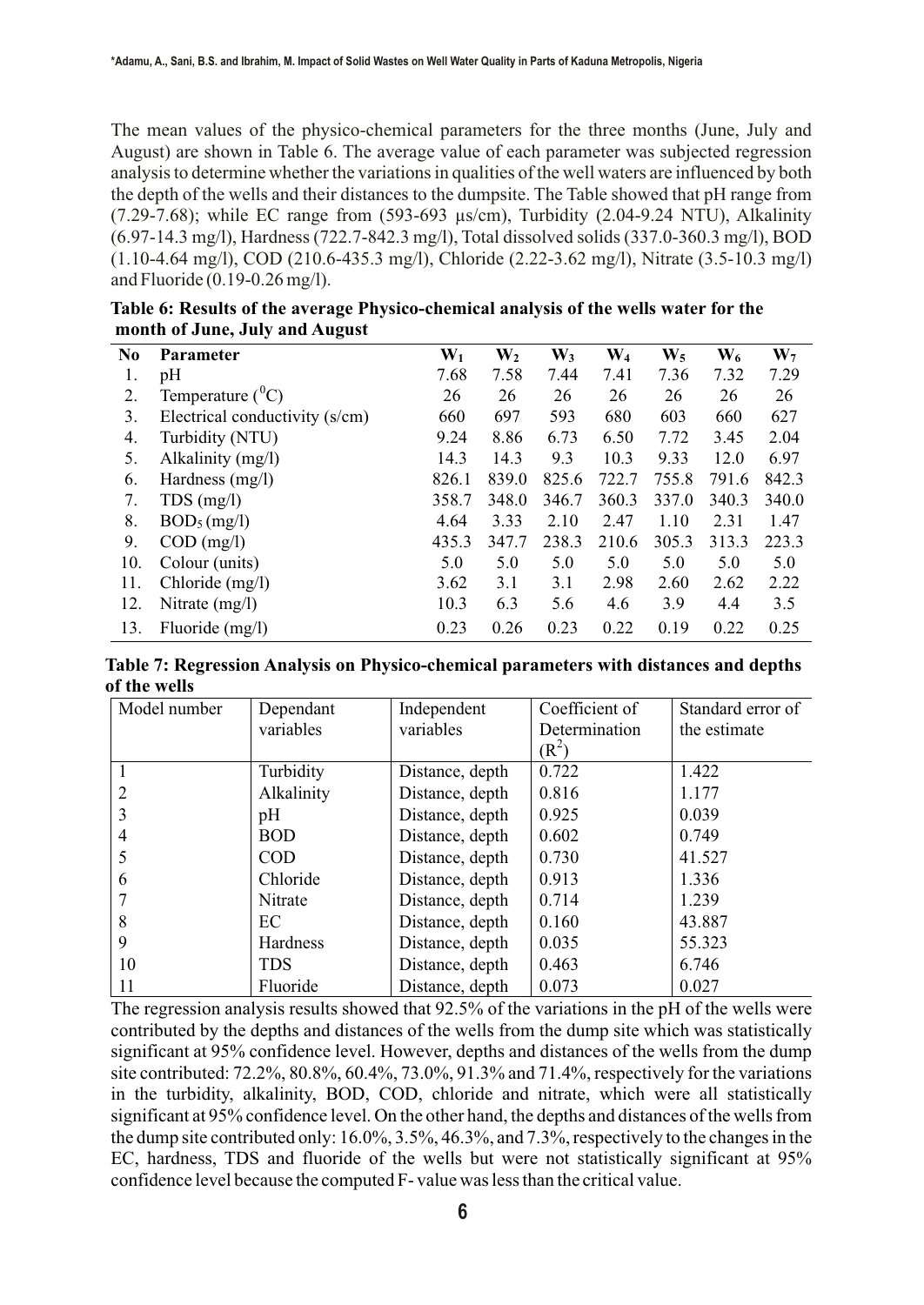#### **CONCLUSION**

The mean values of the physico-chemical parameters analysed for the June, July and August for the six (6) wells (W<sub>1</sub> - W<sub>7</sub>) showed that the pH range from (7.29 - 7.68); while Electrical Conductivity range from (593 - 693 µs/cm), Turbidity (2.04 - 9.24 NTU), Alkalinity (6.9 - 14.3mg/l), Hardness (722.7 - 842.3mg/l), Total dissolved solids (337.0 - 360.3mg/l), Biochemical oxygen demand (1.10 - 4.64mg/l), Chemical oxygen demand (210.6 - 435.3mg/l), Chloride (2.22 - 3.62mg/l), Nitrate (3.5 - 10.3mg/l) and Fluoride (0.19 - 0.26mg/l). This paper also indicates that well W is more polluted than the remaining six wells as it was the closest to the dumpsite. The W<sub>1</sub> recorded TDS, BOD, COD, chloride and nitrates of:  $356$ mg/l,  $4.50$ mg/l, 430mg/l, 2.5mg/l and 4.8mg/l, respectively during the month of June. On the other hand, it recorded TDS, BOD, COD, chloride and nitrates of: 370mg/l, 4.90mg/l, 440mg/l, 2.82mg/l, 5.0mg/l, during the month of July; while it recorded TDS, BOD, COD, chloride and nitrates of: 350 mg/l, 4.52mg/l, 436mg/l, 5.6 mg/l and 21.1mg/l, respectively during the month of August. It was discovered that the wells are more polluted during the rainy season due to the influence of rainfall in the pollution of well water. Also, the result suggests that the level of pollution of a well is a function of its distance from the dumpsite, the closer the well from dumpsite, the more polluted it is. However, depths and distances of the wells from the dump site contributed 72.2%, 80.8%, 60.4%, 73.0%, 91.3% and 71.4%, respectively for the variations in the turbidity, alkalinity, BOD, COD, chloride and nitrate, which were all statistically significant at 95% confidence level. On the other hand, the depths and distances of the wells from the dump site contributed only 16.0%, 3.5%, 46.3%, and 7.3%, respectively to the changes in the electrical conductivity, hardness, TDS and fluoride of the wells but were not statistically significant at 95% confidence. It was recommended that the wells should be properly line and should be provided with apron. The solid waste dumpsites should also be properly constructed and managed so as to minimise the risk of groundwater pollution

#### **REFERENCES**

- Adamu, A. (2008). An Evaluation of Pipeborne Water Quality of Tudun Wada, B.Eng thesis, Department of Water Resources and Environmental Engineering Ahmadu Bello University, Zaria
- APHA (1999). Standard methods for the examination of Water and Wastewater, American Public Health Association, American Water Works Association, Water Environmental Federation
- Adamu, A., Adie, D. B. and Alka, U. A. (2014). A comparative Study of the use Cassava species and Alum in Wastewater Treatment, Nigerian Journal of Technology (NIJOTECH), Vol. 33 (2), pp 170-175
- Adamu, A., Adie, D.B. and Nuhu, I.S. (2015).Variation in Water Quality of Ahmadu Bello University Reservoir, Conference Proceedings of the  $6<sup>th</sup>$  International Conference of the Nigeria Association of Hydrological Science (NAHS), School of Postgraduate Studies, Ahmadu Bello University Zaria.
- Ciroma, M. (2002). Comparative Qualities of package water in Zaria Area, Unpublished B.Eng. Thesis. Department of Water Resources and Environmental Engineering, Ahmadu Bello University, Zaria.
- Debnath S. (1998).Water quality deterioration along ABU Zaria Distribution Network, B.Eng.Thesis, Department of Water Resources and Environmental Engineering, Ahmadu Bello University Zaria
- Edet, A., Nganje, A.J., Ukpong, A.J. and Ekwere, A.S. (2011). Groundwater Chemistry and